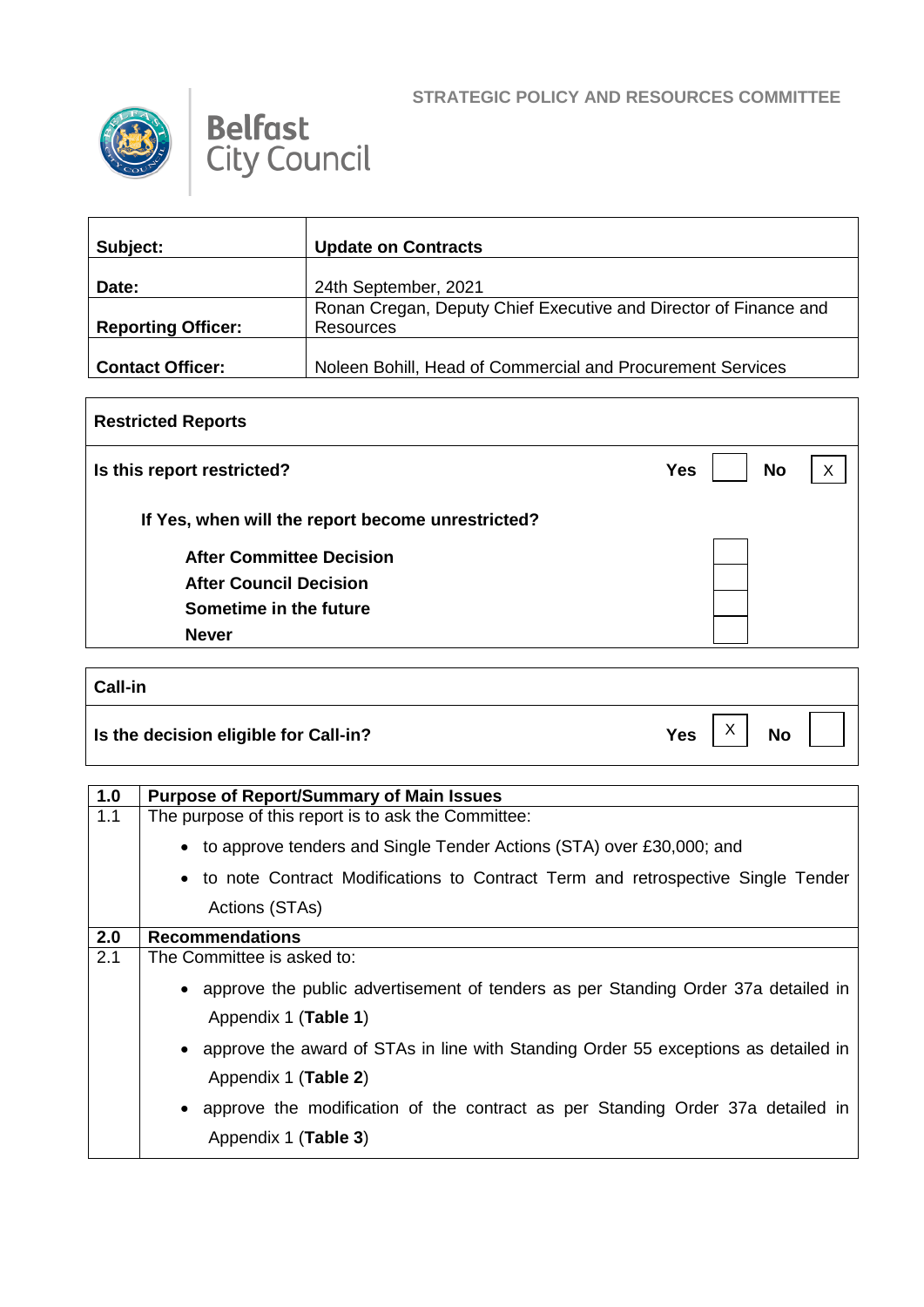|     | • note the award of retrospective STAs in line with Standing Order 55 exceptions as                                                                                                                                                                                                                                                                                                                                                                                                                                                                                                                                                                                                                                                                                                                                                                                                                                                                                                                   |
|-----|-------------------------------------------------------------------------------------------------------------------------------------------------------------------------------------------------------------------------------------------------------------------------------------------------------------------------------------------------------------------------------------------------------------------------------------------------------------------------------------------------------------------------------------------------------------------------------------------------------------------------------------------------------------------------------------------------------------------------------------------------------------------------------------------------------------------------------------------------------------------------------------------------------------------------------------------------------------------------------------------------------|
|     | detailed in Appendix 1 (Table 4)                                                                                                                                                                                                                                                                                                                                                                                                                                                                                                                                                                                                                                                                                                                                                                                                                                                                                                                                                                      |
| 3.0 | <b>Main Report</b>                                                                                                                                                                                                                                                                                                                                                                                                                                                                                                                                                                                                                                                                                                                                                                                                                                                                                                                                                                                    |
|     | <b>Competitive Tenders</b>                                                                                                                                                                                                                                                                                                                                                                                                                                                                                                                                                                                                                                                                                                                                                                                                                                                                                                                                                                            |
| 3.1 | Section 2.5 of the Scheme of Delegation states that Chief Officers have delegated authority to                                                                                                                                                                                                                                                                                                                                                                                                                                                                                                                                                                                                                                                                                                                                                                                                                                                                                                        |
|     | authorise a contract for the procurement of goods, services or works over the statutory limit of                                                                                                                                                                                                                                                                                                                                                                                                                                                                                                                                                                                                                                                                                                                                                                                                                                                                                                      |
|     | £30,000 following a tender exercise where the council has approved the invitation to tender.                                                                                                                                                                                                                                                                                                                                                                                                                                                                                                                                                                                                                                                                                                                                                                                                                                                                                                          |
| 3.2 | Standing Order 60(a) states that any contract which exceeds the statutory amount (currently                                                                                                                                                                                                                                                                                                                                                                                                                                                                                                                                                                                                                                                                                                                                                                                                                                                                                                           |
|     | £30,000) shall be made under the Corporate Seal. Under Standing Order 51(b) the Corporate                                                                                                                                                                                                                                                                                                                                                                                                                                                                                                                                                                                                                                                                                                                                                                                                                                                                                                             |
|     | Seal can only be affixed when there is a resolution of the Council.                                                                                                                                                                                                                                                                                                                                                                                                                                                                                                                                                                                                                                                                                                                                                                                                                                                                                                                                   |
| 3.3 | Standing Order 54 states that every contract shall comply with the relevant requirements of                                                                                                                                                                                                                                                                                                                                                                                                                                                                                                                                                                                                                                                                                                                                                                                                                                                                                                           |
|     | national and European legislation.                                                                                                                                                                                                                                                                                                                                                                                                                                                                                                                                                                                                                                                                                                                                                                                                                                                                                                                                                                    |
| 3.4 | <b>Single Tender Actions (STAs)</b>                                                                                                                                                                                                                                                                                                                                                                                                                                                                                                                                                                                                                                                                                                                                                                                                                                                                                                                                                                   |
|     | The following STAs are being submitted for approval:                                                                                                                                                                                                                                                                                                                                                                                                                                                                                                                                                                                                                                                                                                                                                                                                                                                                                                                                                  |
|     | a contract for for £400,000, for up to 4 years, awarded to Manvik Plant & Hire to provide<br>and supply 'Dennis Eagle and Terberg' original equipment manufacturer 'OEM'<br>approved warranty parts/components for specialist refuse collection vehicles and, were<br>related, technical fitting support to comply with OEM warranty, safety terms and<br>operating instructions. Manvik Plant & Hire Ltd are the only OEM approved 'Dennis<br>Eagle and Terberg' agents based in Northern Ireland; and<br>a contract for for £400,000, for up to 4 years, awarded to RD Mechanical Services Ltd<br>to provide and supply 'Holder' and 'Schmidt' original equipment manufacturer 'OEM'<br>approved warranty parts/components for cleaning/sweeping vehicles and, were<br>related, technical fitting support to comply with OEM warranty, safety terms and<br>operating instructions. RD Mechanical Services Ltd are the only OEM approved<br>'Holder' and 'Schmidt' agents based in Northern Ireland. |
| 3.5 | The following retrospective STAs were awarded:                                                                                                                                                                                                                                                                                                                                                                                                                                                                                                                                                                                                                                                                                                                                                                                                                                                                                                                                                        |
|     | a two-year extension to contract, awarded to C3 Productions Ltd, for T1996 - Co-<br>ordination, Design Development, Fabrication, Installation and Maintenance of<br>Projection Installations on Castle Street. Extension required due to various project                                                                                                                                                                                                                                                                                                                                                                                                                                                                                                                                                                                                                                                                                                                                              |